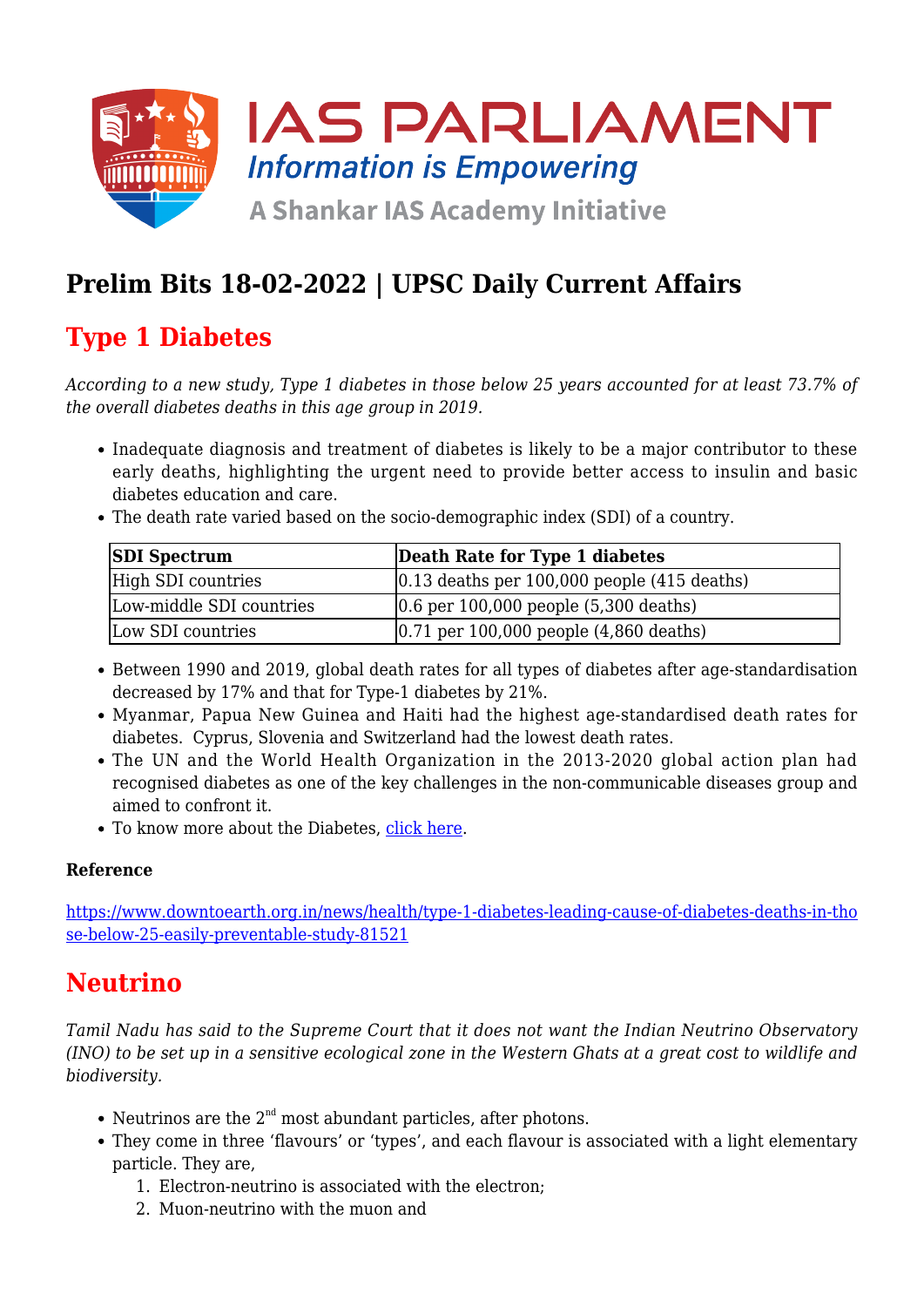- 3. Tau-neutrino with the tau particle.
- They are not easy to catch, as they do not carry a charge, as a result of which they do not interact with matter.
- They also might have unique properties that would help explain why the universe is made of matter instead of antimatter.
- Subatomic particles that make up antimatter have properties that are opposite to the subatomic particles of normal matter.
- Protons, neutrons and electrons (subatomic particles of normal matter) are among the 12 quarks and leptons have been discovered so far.
- To know about the Indian-based Neutrino Observatory, [click here](https://www.iasparliament.com/current-affairs/prelim-bits-15-03-2018).
- **Related Links** -, [Baikal-GVD](https://www.iasparliament.com/current-affairs/upsc-daily-current-affairs-prelim-bits-03-04-2021), [Neutrinos and Star Death](https://www.iasparliament.com/current-affairs/upsc-daily-current-affairs-prelim-bits-02-02-2021),

### **Reference**

[https://www.thehindu.com/todays-paper/tn-says-no-in-sc-to-neutrino-observatory/article65060947.ec](https://www.thehindu.com/todays-paper/tn-says-no-in-sc-to-neutrino-observatory/article65060947.ece) [e](https://www.thehindu.com/todays-paper/tn-says-no-in-sc-to-neutrino-observatory/article65060947.ece)

## **Green Ammonia**

*The Ministry of Power notifies Green Hydrogen/ Green Ammonia Policy.*

Hydrogen and Ammonia are envisaged to be the future fuels to replace fossil fuels.

Production of these fuels by using power from renewable energy is termed as [green](https://www.iasparliament.com/current-affairs/prelim-bits-21-12-2021-upsc-daily-current-affairs) [hydrogen](https://www.iasparliament.com/current-affairs/prelim-bits-21-12-2021-upsc-daily-current-affairs) and green ammonia.

- **Green Ammonia** Ammonia is a pungent gas that is widely used to make agricultural fertilisers.
- Green ammonia production is where the process of making ammonia is 100% renewable and carbon-free.
- **Production** One way of making green ammonia is by using hydrogen from water electrolysis and nitrogen separated from the air.
- These are then fed into the Haber process or Haber-Bosch process, all powered by sustainable electricity.
- In the Haber process, hydrogen and nitrogen are reacted together at high temperatures and pressures to produce ammonia (NH3).
- But, the process of making ammonia is currently not a green process.
- It is most commonly made from methane, water and air, using steam methane reforming (SMR) (to produce the hydrogen) and the Haber process (to produce the ammonia).
- Around 90% of the carbon dioxide produced is from the SMR process. This process consumes a lot of energy and produces around 1.8% of global carbon dioxide emissions.

### **Reference**

.

- 1. <https://pib.gov.in/PressReleasePage.aspx?PRID=1799067>
- 2. [https://royalsociety.org/topics-policy/projects/low-carbon-energy-programme/green-ammonia/#](https://royalsociety.org/topics-policy/projects/low-carbon-energy-programme/green-ammonia/#:~:text=What%20is%20green%20ammonia%3F,nitrogen%20separated%20from%20the%20air) [:~:text=What%20is%20green%20ammonia%3F,nitrogen%20separated%20from%20the%20air](https://royalsociety.org/topics-policy/projects/low-carbon-energy-programme/green-ammonia/#:~:text=What%20is%20green%20ammonia%3F,nitrogen%20separated%20from%20the%20air)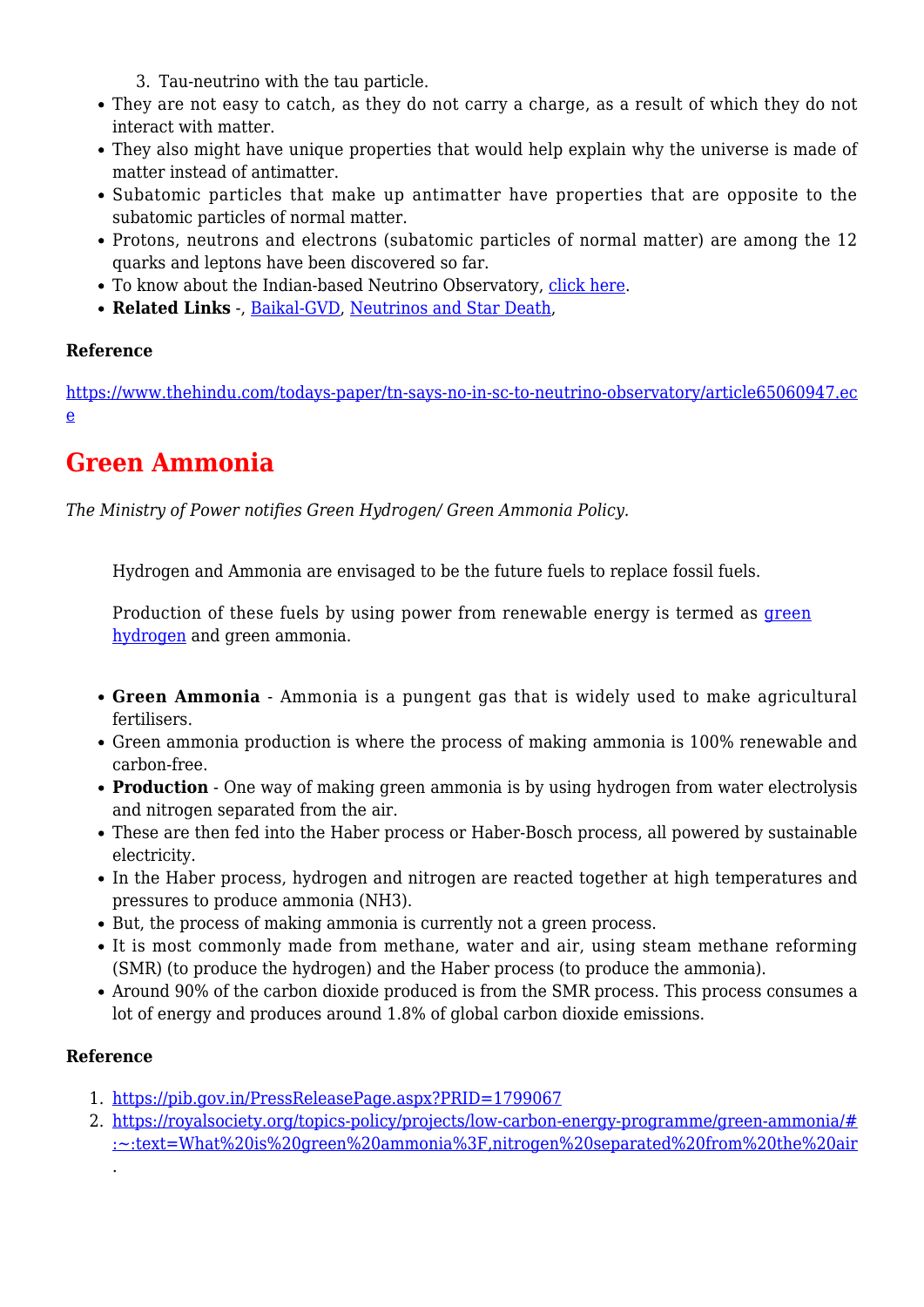# **Prime Minister's Employment Generation Programme**

- Prime Minister's Employment Generation Programme (PMEGP) Scheme is a central sector scheme administered by the Ministry of Micro, Small and Medium Enterprises (MoMSME).
- This scheme is a **credit linked subsidy programme** that was formed by merging the two schemes that were in operation till 2008, namely
	- 1. Prime Minister's Rojgar Yojana (PMRY) and
	- 2. Rural Employment Generation Programme (REGP).
- **Objectives** This scheme aims to generate employment opportunities in the country by setting up micro-enterprises in non-farm sector of rural and urban areas.
- To provide continuous and sustainable employment to traditional and prospective artisans through setting up of micro enterprises.
- To facilitate participation of financial institutions for higher credit flow to micro sector.
- **Salient features** Assistance is given **only to new units** to be set up.
- Existing units or units already availed any Govt. Subsidy either under State/Central Govt. Schemes are not eligible.
- No income ceiling for setting up of projects.Any industry including Coir Based projects excluding those mentioned in the negative list of the Scheme.
- Per capita investment should not exceed Rs. 1.00 lakhs in plain areas and Rs. 1.50 lakhs in Hilly areas.
- **Implementation** At the national level, the MoMSME is implementing the PMEGP since 2008-09 through Khadi and Village Industries Commission (KVIC) as nodal agency.
- At the state level, the scheme is implemented through State KVIC Directorates, State Khadi and Village Industries Boards (KVIBs), District Industries Centres (DICs) and banks.
- It is implemented through KVIC and State/ UT Khadi & V.I. Boards in Rural areas and through District Industries Centres in Urban and Rural areas in ratio of 30:30:40 between KVIC / KVIB / DIC respectively.
- **Assistance**

| <b>Sector</b>           | Maximum cost of the project/unit<br>admissible |  |
|-------------------------|------------------------------------------------|--|
| Manufacturing Sector    | $\vert$ ₹ 25 lakhs                             |  |
| Business/service sector | ∣₹ 10 lakhs                                    |  |

Categories of Beneficiary's Rate of subsidy under PMEGP are

| <b>Categories</b>                                                                                                                            | <b>Beneficiary's own</b><br>contribution (of project<br>cost) | <b>Rate of Subsidy</b> |       |
|----------------------------------------------------------------------------------------------------------------------------------------------|---------------------------------------------------------------|------------------------|-------|
|                                                                                                                                              |                                                               | Urban                  | Rural |
| General category                                                                                                                             | 10%                                                           | 15%                    | 25%   |
| Special category (including SC/ ST/ OBC/<br>Minorities/Women, Ex-servicemen,<br>Physically handicapped, NER, Hill and<br>Border areas, etc.) | 5%                                                            | 25%                    | 35%   |

The balance amount of the total project cost will be provided by the banks in the form of term loan and working capital.

#### **Reference**

- 1. <https://pib.gov.in/PressReleasePage.aspx?PRID=1799032>
- 2. <https://msme.gov.in/1-prime-ministers-employment-generation-programme-pmegp>